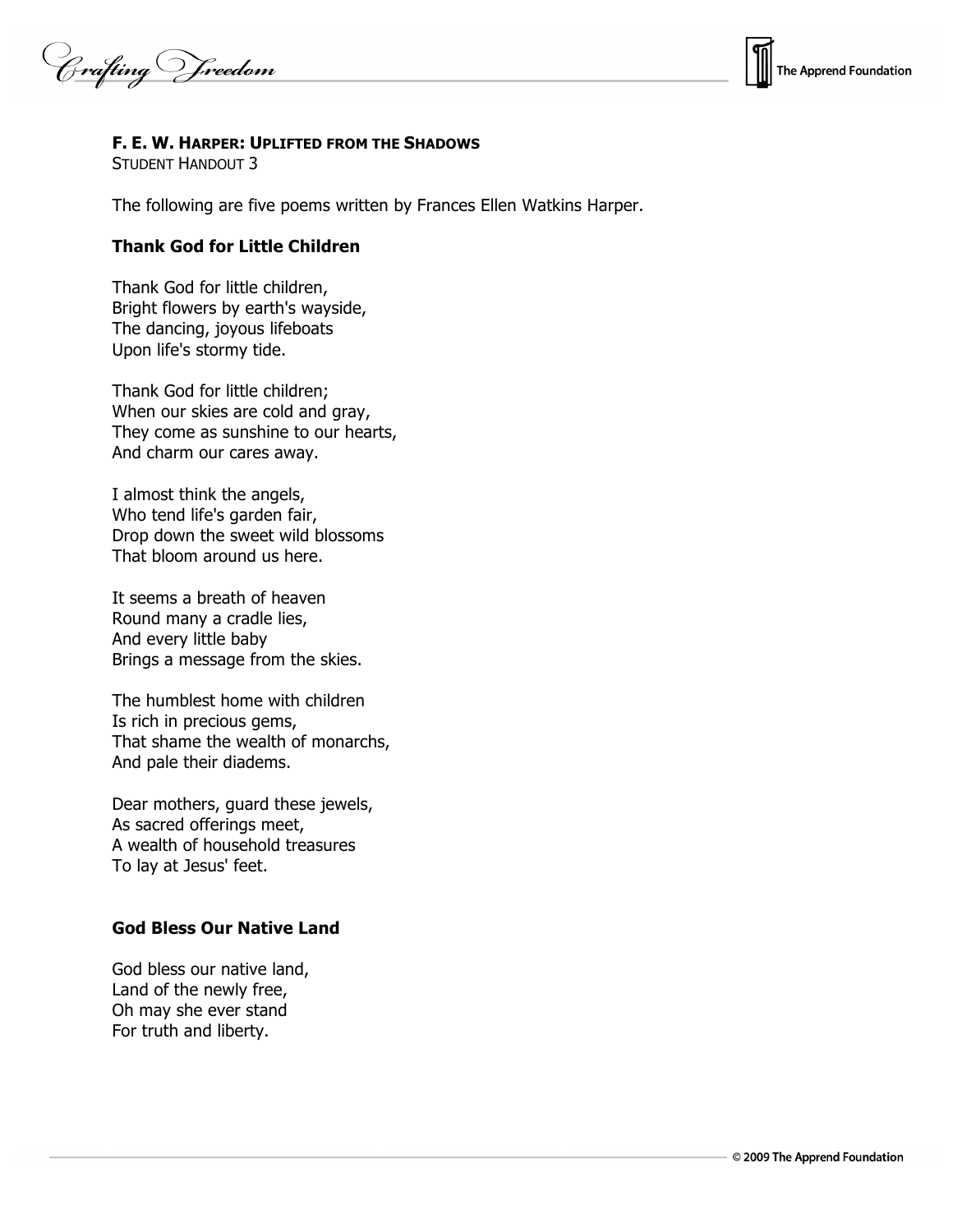God bless our native land, Where sleep our kindred dead, Let peace at thy command Above their graves be shed.

God help our native land, Bring surcease to her strife, And shower from thy hand A more abundant life.

God bless our native land, Her homes and children bless, Oh may she ever stand For truth and righteousness.

# **The Slave Mother**

Heard you that shriek? It rose So wildly on the air, It seemed as if a burden'd heart Was breaking in despair.

Saw you those hands so sadly clasped-- The bowed and feeble head-- The shuddering of that fragile form-- That look of grief and dread?

Saw you the sad, imploring eye? Its every glance was pain, As if a storm of agony Were sweeping through the brain.

She is a mother, pale with fear, Her boy clings to her side, And in her kirtle vainly tries His trembling form to hide.

He is not hers, although she bore For him a mother's pains; He is not hers, although her blood Is coursing through his veins!

He is not hers, for cruel hands May rudely tear apart

The only wreath of household love That binds her breaking heart.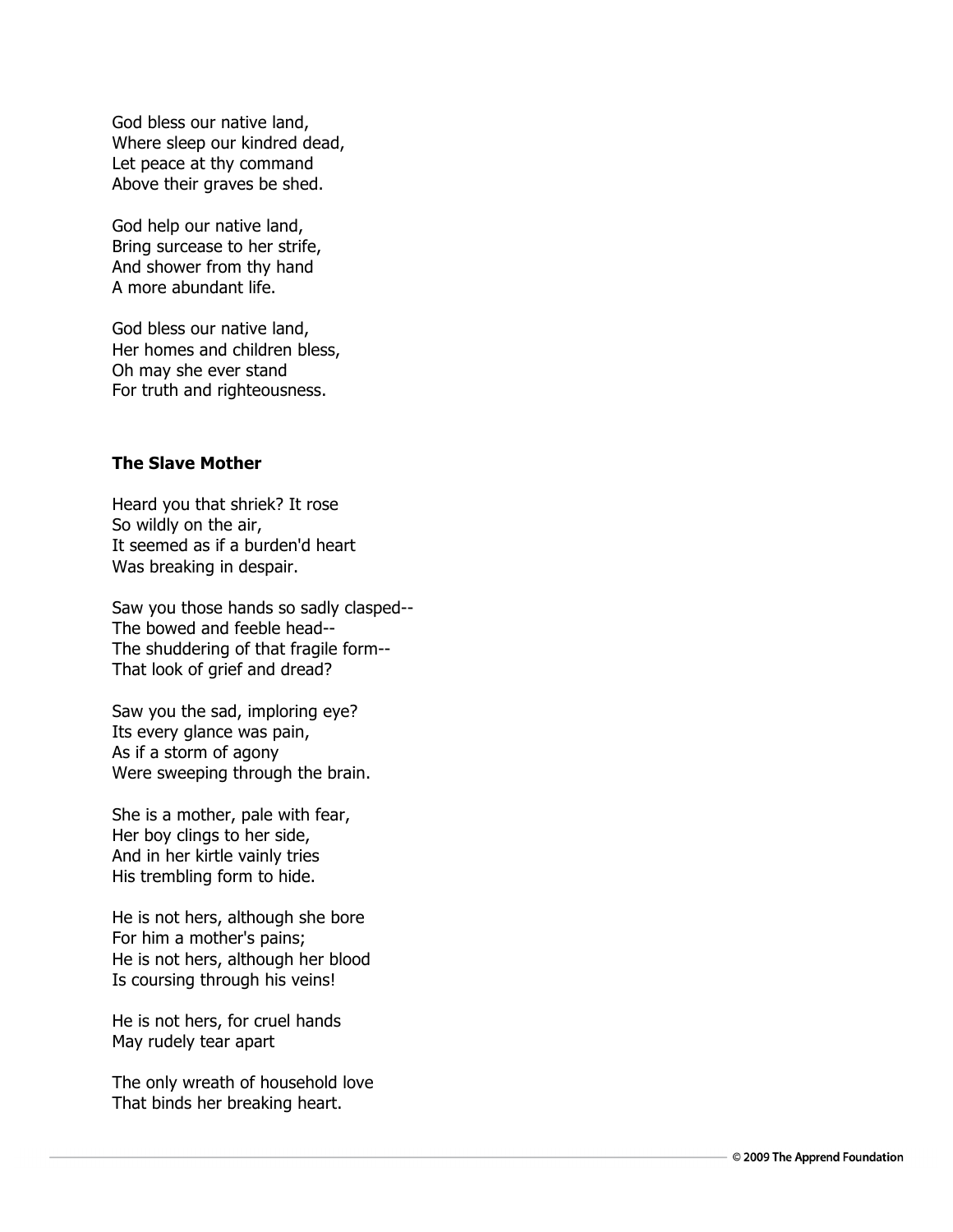His love has been a joyous light That o'er her pathway smiled, A fountain gushing ever new, Amid life's desert wild.

His lightest word has been a tone Of music round her heart, Their lives a streamlet blent in one-- Oh, Father! must they part?

They tear him from her circling arms, Her last and fond embrace. Oh! never more may her sad eyes Gaze on his mournful face.

No marvel, then, these bitter shrieks Disturb the listening air: She is a mother, and her heart Is breaking in despair.

### **My Mother's Kiss**

My mother's kiss, my mother's kiss, I feel its impress now; As in the bright and happy days She pressed it on my brow.

You say it is a fancied thing Within my memory fraught; To me it has a sacred place-- The treasure house of thought.

Again, I feel her fingers glide Amid my clustering hair; I see the love-light in her eyes, When all my life was fair.

Again, I hear her gentle voice In warning or in love. How precious was the faith that taught My soul of things above.

The music of her voice is stilled, Her lips are paled in death. As precious pearls I'll clasp her words Until my latest breath.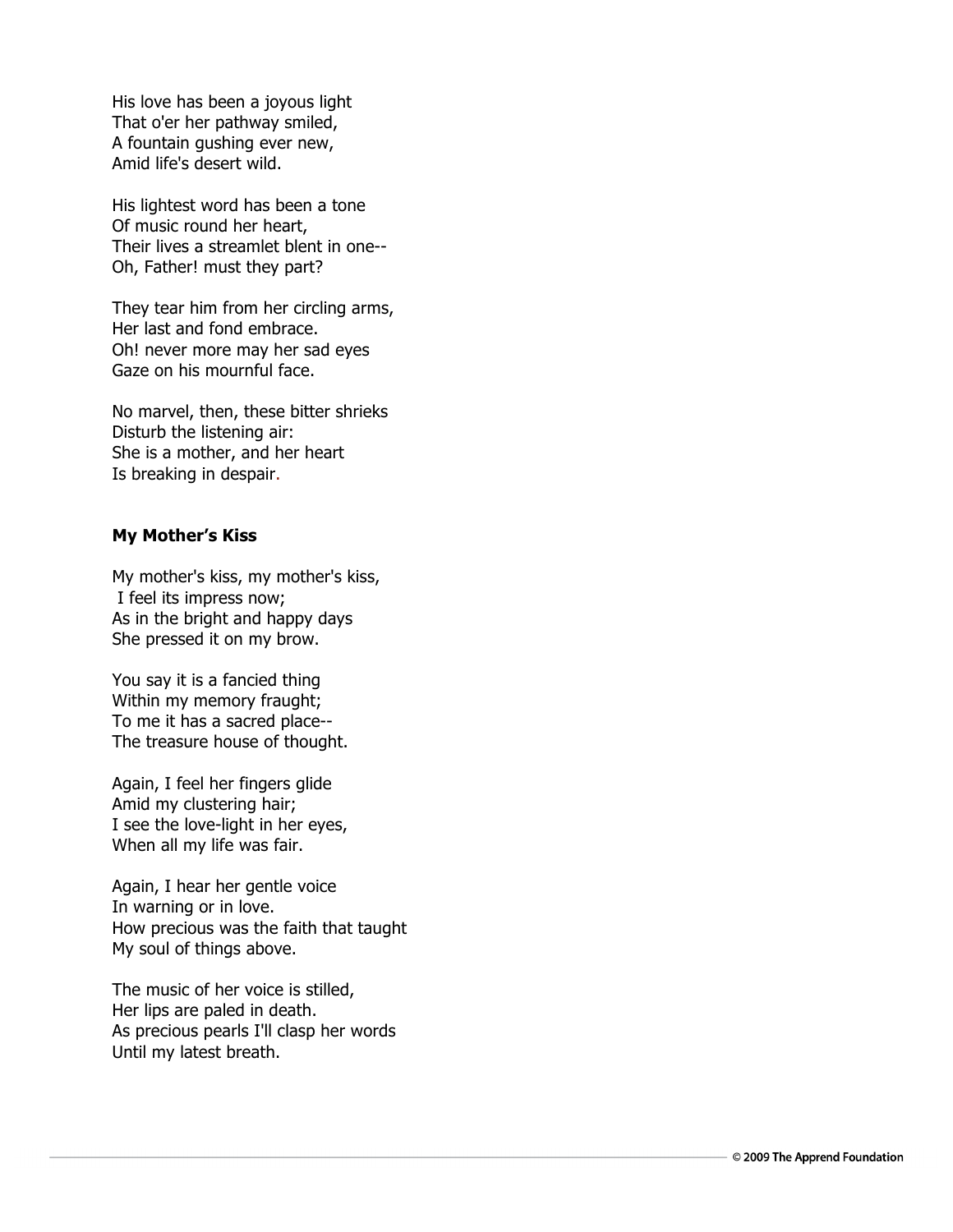The world has scattered round my path Honor and wealth and fame; But naught so precious as the thoughts That gather round her name.

And friends have placed upon my brow The laurels of renown; But she first taught me how to wear My manhood as a crown.

My hair is silvered o'er with age, I'm longing to depart; To clasp again my mother's hand, And be a child at heart.

To roam with her the glory-land Where saints and angels greet; To cast our crowns with songs of love At our Redeemer's feet.

# **The Burdens of All**

We may sigh o'er the heavy burdens Of the black, the brown and white; But if we all clasped hands together The burdens would be more light. How to solve life's saddest problems, Its weariness, want and woe, Was answered by One who suffered In Palestine long ago.

He gave from his heart this precept, To ease the burdens of men, "As ye would that others do to you Do ye even so to them." Life's heavy, wearisome burdens Will change to a gracious trust When men shall learn in the light of God To be merciful and just.

Where war has sharpened his weapons, And slavery masterful had, Let white and black and brown unite To build the kingdom of God. And never attempt in madness To build a kingdom or state, Through greed of gold or lust of power, On the crumbling stones of hate.